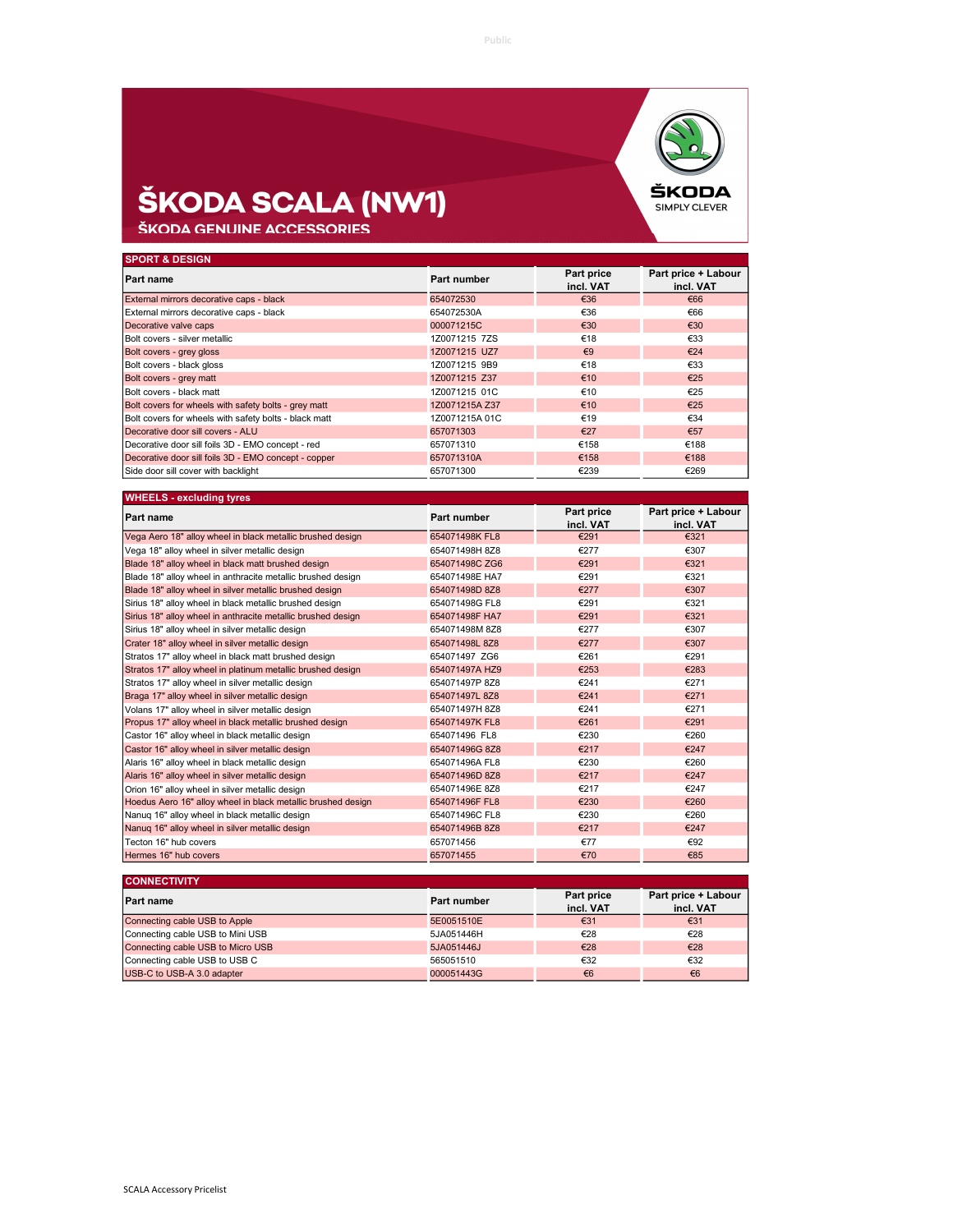| <b>COMFORT &amp; UTILITY</b>                       |               |                         |                                  |  |
|----------------------------------------------------|---------------|-------------------------|----------------------------------|--|
| Part name                                          | Part number   | Part price<br>incl. VAT | Part price + Labour<br>incl. VAT |  |
| Bin for door panel - black                         | 5JA061107 9B9 | €16                     | €31                              |  |
| Bin for doo panel - beige                          | 5JA061107 WC4 | €18                     | €33                              |  |
| Ashtray to the cup holder                          | 000061142B    | €15                     | €30                              |  |
| Multimedia holder                                  | 000051435AD   | €7                      | €22                              |  |
| Portable coffee maker                              | 000069641C    | €304                    | €304                             |  |
| Thermo-electric cooling box - 15 l                 | 5L0065400     | €213                    | €228                             |  |
| Thermo-electric cooling box - 20 I                 | 000065400G    | €369                    | €384                             |  |
| Textile foot mats - Standard                       | 657061404A    | €47                     | €62                              |  |
| Textile foot mats - Prestige                       | 657061270A    | €64                     | €79                              |  |
| Textile foot mats - Prestige with red stitching    | 657061270E    | €62                     | €77                              |  |
| Textile foot mats - Prestige with copper stitching | 657061270D    | €62                     | €77                              |  |
| Rubber mat over the tunnle                         | 654061580     | €9                      | €24                              |  |
| All-weather interior mats - black (front)          | 657061502A    | €27                     | €42                              |  |
| All-weather interior mats - black (rear)           | 657061512     | €23                     | €38                              |  |
| All-weather interior mats - red (front)            | 657061502C    | €27                     | €42                              |  |
| All-weather interior mats - red (rear)             | 657061512A    | €22                     | €37                              |  |
| Netting system - black                             | 657065110A    | €55                     | €70                              |  |
| Netting system - black (for double floor)          | 657065110C    | €26                     | €41                              |  |
| Netting system - grey                              | 657065110     | €54                     | €69                              |  |
| Netting system - red                               | 657065110B    | €54                     | €69                              |  |
| Double-sided boot mat                              | 657061163     | €50                     | €65                              |  |
| Fold-out boot mat                                  | 657061210     | €70                     | €85                              |  |
| Rubber boot mat                                    | 657061160     | €35                     | €50                              |  |
| Plastic boot dish                                  | 657061162     | €107                    | €122                             |  |
| ALU partition for plastic boot dish                | 565017254     | €52                     | €67                              |  |
| Splitting element for ALU profile                  | 000017254A    | €15                     | €30                              |  |
| Boot bag                                           | 000061108     | €69                     | €69                              |  |
| Boot bag                                           | DMK770003     | €60                     | €60                              |  |
| Universal fixing element                           | 6V0061104     | €15                     | €15                              |  |
| Trunk grille (transverse)                          | 657017221A    | €195                    | €285                             |  |
| Front mud flaps                                    | 657075111     | €15                     | €60                              |  |
| Rear mud flaps                                     | 657075101     | €14                     | €52                              |  |
| Protective foil for loading edge                   | 657061197     | €44                     | €74                              |  |
| Protective strip for loading edge - black          | 657061195     | €79                     | €102                             |  |
| Lid funnel for windscreen-washer reservoir         | 000096706     | €5                      | €5                               |  |

| <b>SIMPLY CLEVER</b>                 |             |                         |                                  |
|--------------------------------------|-------------|-------------------------|----------------------------------|
| <b>Part name</b>                     | Part number | Part price<br>incl. VAT | Part price + Labour<br>incl. VAT |
| Smart Holder - adapter               | 3V0061128   | €10                     | €13                              |
| Smart Holder - hook                  | 3V0061126   | €5                      | $\epsilon$ 9                     |
| Smart Holder - hanger                | 000061127F  | €27                     | €31                              |
| Smart Holder - multimedia holder     | 3V0061129   | €24                     | €28                              |
| <b>Comfort Pack M</b>                | 000061122E  | €86                     | €101                             |
| <b>Entertainment Pack</b>            | 000061122K  | €50                     | €110                             |
| Interior LED reading lamp            | 000069690L  | €36                     | €51                              |
| Trapezium ice scraper                | 5JJ096010   | $\epsilon$ 4            | €19                              |
| <b>Umbrella</b>                      | 000087600L  | €29                     | €29                              |
| Cover for the complete set of wheels | 000073900B  | €36                     | €36                              |
| Wheel Care & Style Pack              | 000073900F  | €85                     | €130                             |
| Dog safety belt (size S)             | 000019409A  | €93                     | €93                              |
| Dog safety belt (size M)             | 000019409B  | €118                    | €118                             |
| Dog safety belt (size L)             | 000019409C  | €134                    | €134                             |
| Dog safety belt (size XL)            | 000019409D  | €143                    | €143                             |
| Back seat protection                 | 3V0061680   | €155                    | €170                             |

| <b>TRANSPORT</b>                                      |             |                         |                                  |
|-------------------------------------------------------|-------------|-------------------------|----------------------------------|
| Part name                                             | Part number | Part price<br>incl. VAT | Part price + Labour<br>incl. VAT |
| Lockable ski and snowboard box - silver               | 5L6071175   | €510                    | €525                             |
| Lockable ski and snowboard box - black                | 5L6071175A  | €510                    | €525                             |
| Lockable ski and snowboard box - white                | 5L6071175B  | €504                    | €519                             |
| Basic roof rack                                       | 657071126   | €220                    | €235                             |
| Lockable ski or snowboard rack with aluminium profile | 000071129H  | €124                    | €139                             |
| Lockable ski or snowboard rack with aluminium profile | 000071129AA | €198                    | €213                             |
| Lockable bicycle rack with aluminium profile          | 000071128E  | €187                    | €202                             |
| Lockable bicycle rack with aluminium profile          | 000071128P  | €187                    | €202                             |
| Lockable bicycle rack with steel profile              | 000071128D  | €106                    | €121                             |
| Bicycle carrier for a tow bar                         | 000071105C  | €517                    | €532                             |
| Roof rack sack                                        | 000071156   | €46                     | €61                              |
| Adapter (from the 13-pin to the 7-pin socket)         | EAZ000001A  | €19                     | €19                              |